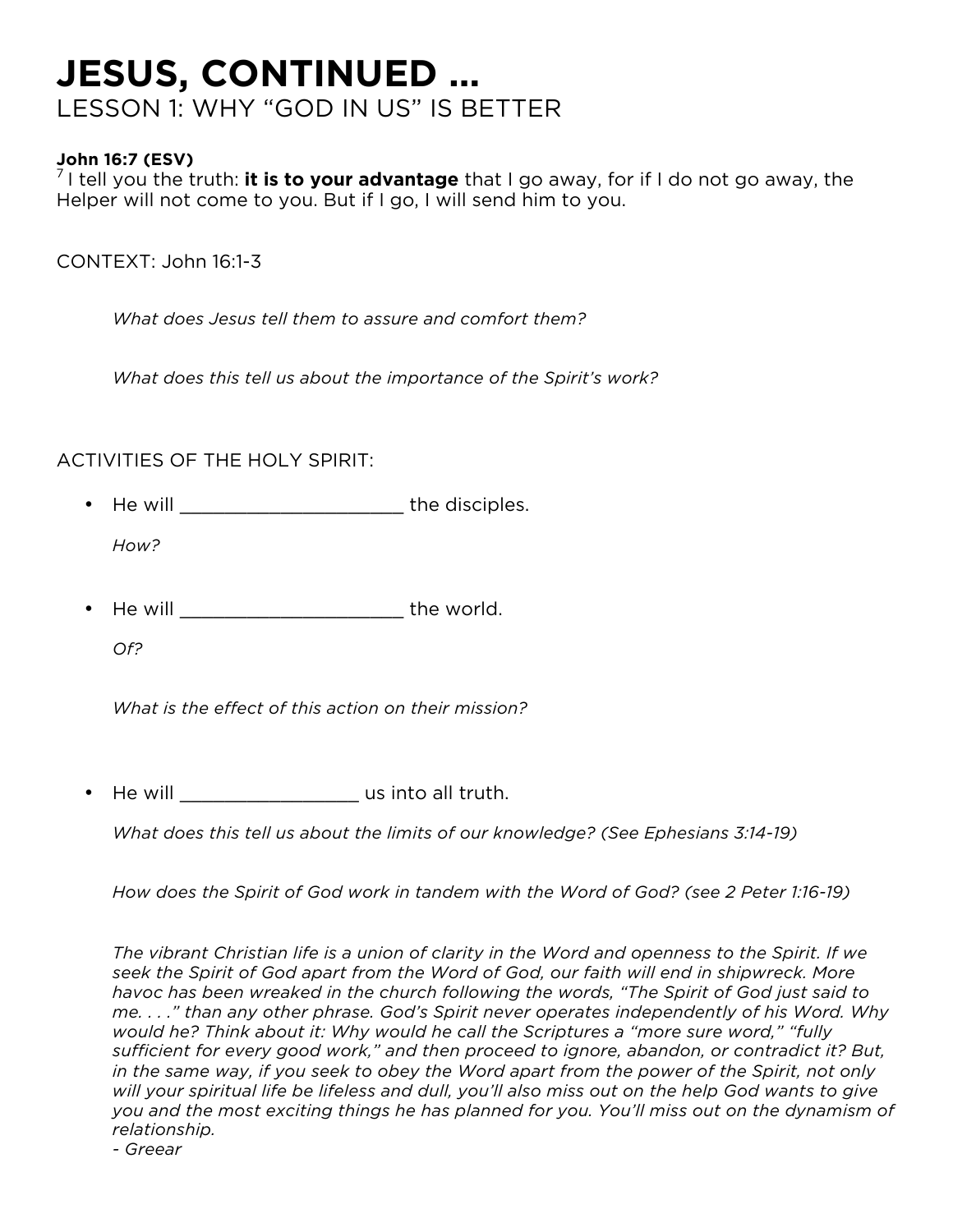From J.D. Greear:

The Spirit takes God's timeless truths and makes them come alive in us. He helps us understand them, shows us how to implement them, and empowers us to accomplish them. He transforms task lists into a relationship.

*The Word is eternal and unchanging. The Spirit's direction is temporary and varied.* 

*The Word gives us promises. The Spirit compels us to risk in certain situations.* 

*The Word outlines the mission. The Spirit inspires a vision.* 

*The Word sets the standards. The Spirit guides the operations.* 

*The Word shows us the end game. The Spirit points to a starting place.* 

*The Word sets our expectations. The Spirit inspires our dream.* 

*The Word describes the character of God. The Spirit pulls us into his emotions.* 

*The Word recounts God's acts of salvation. The Spirit sheds abroad his love in our hearts.* 

*The Word gives us the revelation. The Spirit illumines the explanation.* 

*The Word provides the content. The Spirit brings the conviction.* 

*The Word helps us to know. The Spirit enables us to learn.* 

*The Word commands us to hear. The Spirit empowers us to listen.* 

*The Word commands us to obey. The Spirit beckons us to follow.*

• He will \_\_\_\_\_\_\_\_\_\_\_\_\_\_\_\_ the Son.

*J. I. Packer calls the work of the Spirit a "floodlight" ministry, quietly turning everyone's attention away from himself and to the Savior. Theologian Dale Bruner calls him the "shy member of the Trinity," because he doesn't like attention on himself!* 

*This means that when someone claims to be filled with the Spirit and yet spends most of his time talking about his own experiences with the Spirit, you have reason to doubt whether he really is filled with the Spirit. When the Holy Spirit speaks through someone, you tend to forget about the person speaking. You don't even really think about the Holy Spirit. You find yourself thinking about Jesus.* 

*- Greear*

"When the Advocate comes . . . he will testify about me." (John 15:26)

"He will glorify me because it is from me that he will receive what he will make known to you." (John 16:14)

"But the Advocate, the Holy Spirit, whom the Father will send in my name, will teach you all things and will remind you of everything I have said to you." (John 14:26)

"Apart from me you can do nothing." (John 15:5)